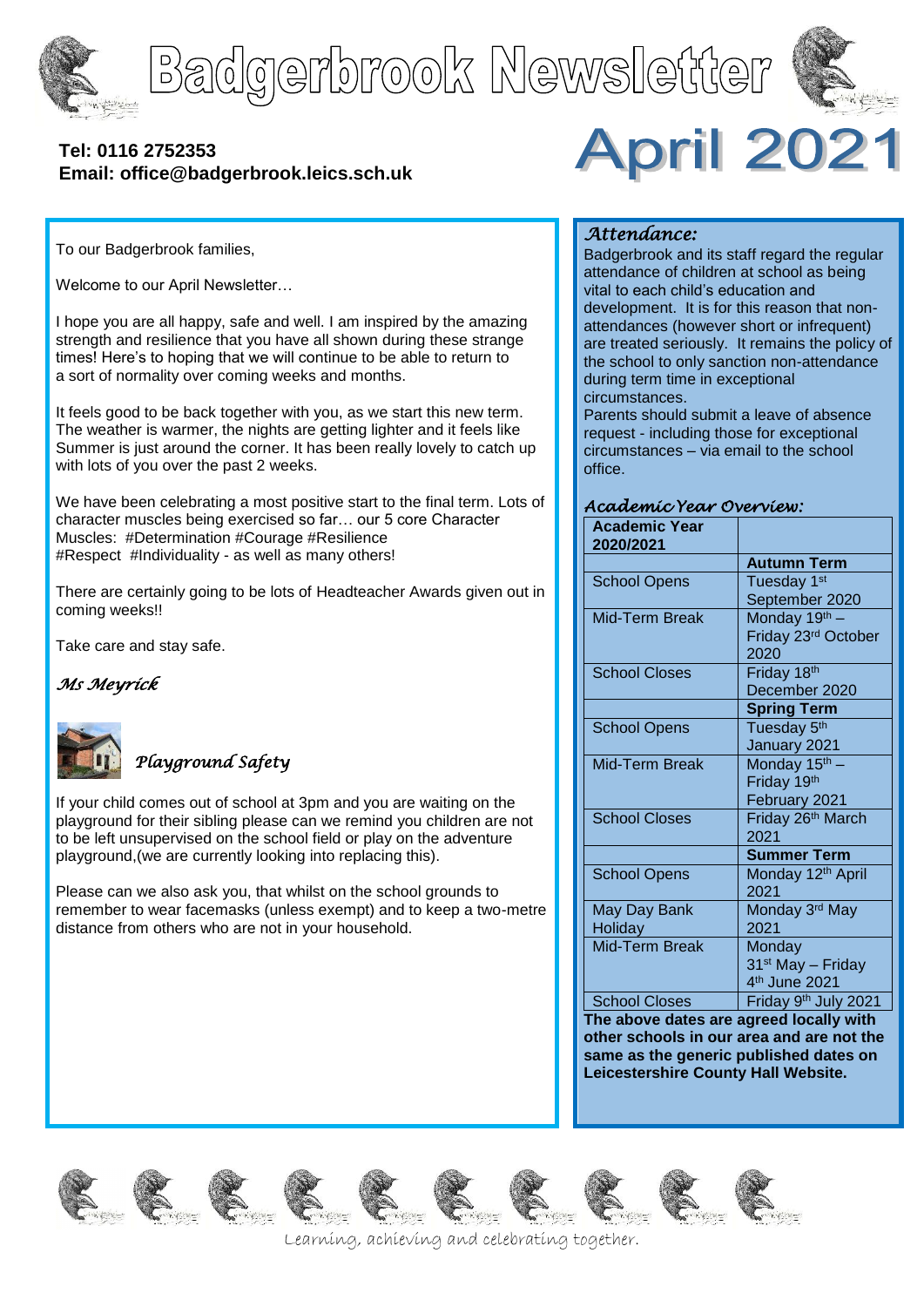

### *Year 2 Penpals*

We have partnered up with a school in Antigua called Island Academy.

Our year 2 pupils will be writing letters to children in Grade 2 and Grade 3. The children are really excited to find out more about their pen pal and about life on an island.



*Spelling Shed* 

We have signed up as a school to the Spelling Shed website. This is a great resource to support our pupils when learning their spelling rules. The site includes various games and the teachers can set assignments for the children linked to word patterns etc. If your class haven't started looking at this site yet they will do soon, so look out for it coming home!



Thank you to everyone who has continued to give me used stamps in support of Dogs Trust. Our recent donation has contributed to a current total of £2229.06 being raised by this method this year. Please do carry on letting me have any used stamps rather than throwing them away – they will be safely quarantined before being passed on to help Dogs Trust further.

Many thanks again

Mrs Charlton



### *Daily Boost at Badgerbrook*

This term the children and staff at Badgerbrook are taking part in an initiative, recently launched by Leicestershire and Rutland Sport, that involves completing an extra 15 minutes of organised physical activity per day at school. This can be through any physical activity, from running or walking a mile, skipping outside, or taking part in 3 x 5 minute 'mini boosts' dancing or exercising with a pre-recorded work out in the classroom.

The children are loving the extra activities! It is great to see them enjoying themselves and learning about how exercise is great for their physical health as well as their mental health!

A special shout out to the members of staff who are also undertaking their Couch to 5k running journey, after school this term!

Mrs Kirk

#### COVID 19 –

Whilst on the school grounds we ask that you remember to:

- Wear a mask.
- Keep a two-metre distance from others who are not in your household.

Please stay at home and do not come onto the school grounds if you are feeling unwell, have any symptoms or are waiting for test results.

Please stick to the staggered collection and drop off times to help us ensure social distancing can be maintained during these busy times.

#### **IN THE EVENT OF YOUR CHILD TESTING POSITIVE FOR COVID-19 PLEASE ENSURE YOU INFORM THE SCHOOL IMMEDIATELY. IF YOU GET THE RESULTS OUT OF OFFICE HOURS PLEASE EMAIL THE SCHOOL ON:**

office@badgerbrook.leics.sch.uk.

Please label the e-mail - 'Positive Covid-19 Test'

You must include the following information:

- Date when symptoms started.
- Date of test and result.

Emails will be checked at regular times over the weekend and evenings.

Parenting in a Pandemic:

Click on the link below for top tips to help you parent during a pandemic. There is a free course and other links parents might find useful to support them.

[https://www.schudio.tv/courses/parenting](https://www.schudio.tv/courses/parenting-in-a-pandemic)[in-a-pandemic](https://www.schudio.tv/courses/parenting-in-a-pandemic)













Learning, achieving and celebrating together.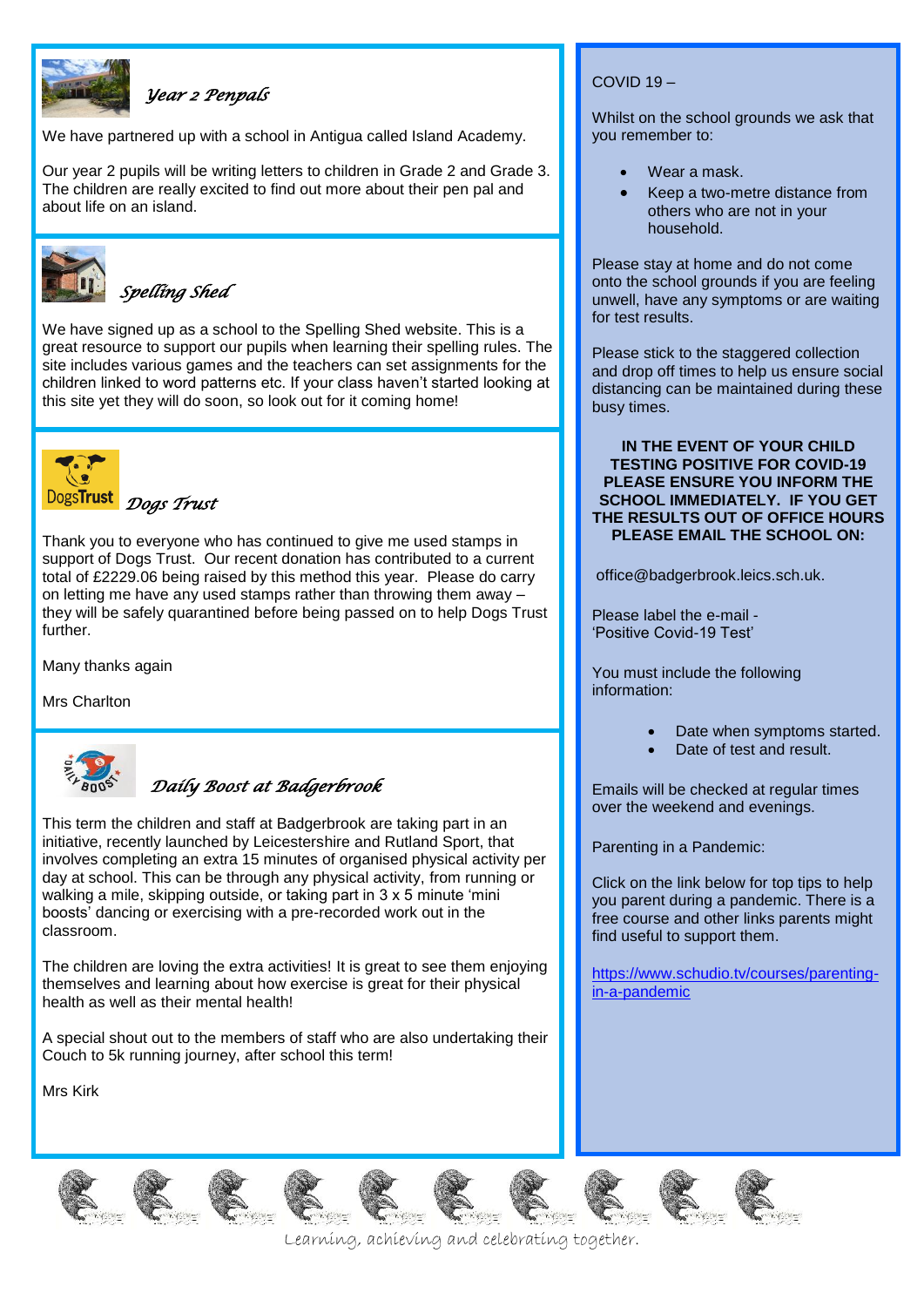

*Sun Policy* 

Now that we are in the summer term and the weather is hopefully getting warmer, please may we remind you of our sun policy:-

- Please ensure that you send an extra drink for the afternoon break and that the container is named. This drink is particularly important during the summer term.
- We would like to stress the importance of sending a protective hat (named) during the summer months. The children spend quite a lot of time outside, especially at lunch time.
- Please apply sun lotion/cream at home before school. (There are products widely available that last for up to 12 hours.)
- Please may we also remind you to continue to send a coat or jacket with your child to school each day. The weather is often changeable and the children often get cold during playtimes and the lunch hour, especially in areas of the playground where there is limited sunshine. If it is a hot day, they will be allowed to leave their jacket on their coat peg.
- Children may wear sunglasses if you wish but unfortunately, we are unable to accept responsibility for loss or breakage.



# *Dogs outside School*

Please can we remind you that dogs may not be brought or carried onto the school premises for the health and safety of our children.

If you walk your dog to school at drop off / pick up times please could you not leave them unattended, tied up outside near to the school.



### *Can Collection*

Thank you to everyone who has been donating their crushed aluminium cans to support the Helipad scheme for LRI. I have already made a drop-off of a large quantity of these to a local coordinator of this appeal, who was very grateful. Some children in Yr3 have really enjoyed helping to crush and sort these with me! A reminder to place any crushed aluminium drinks cans in a tied carrier bag in the collection bin which remains outside, under the school hall window. This is an ongoing appeal and it is great to see so much support.

Many Thanks

Mrs Carvell



*Mobile Phones in School*

Can we just remind you that mobile phones are not allowed in school. In the event that your child needs to bring one in ie for when they walk home after school, a disclaimer form needs completing and the phone handed into the school office each day.